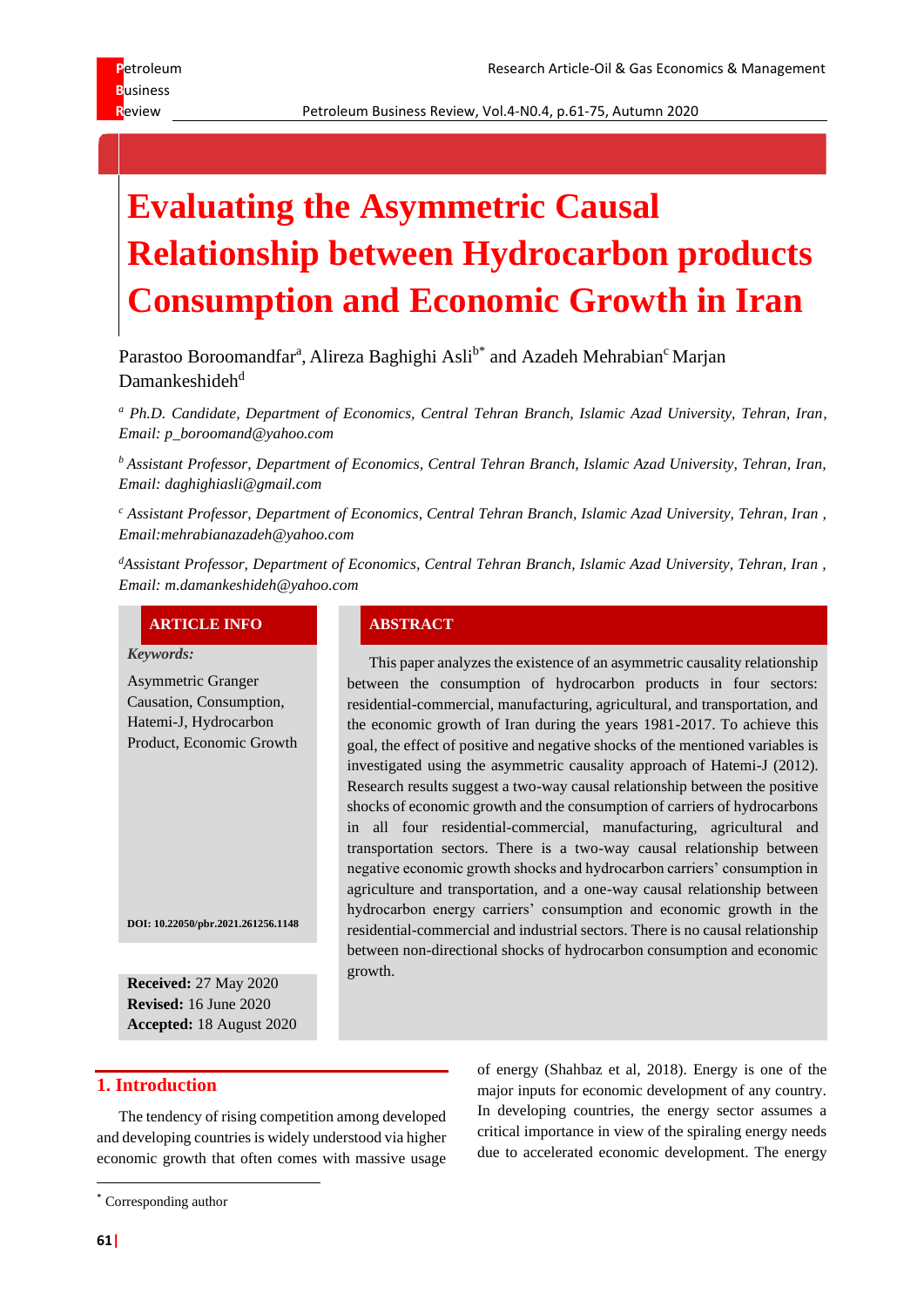**P**etroleum **B**usiness **R**eview

requirement of an economy is sensitive to the rate of economic growth and energy intensity of producing sectors. The energy intensity is the function of technological progress and it varies from sectors to sectors. All production and many consumption activities involve energy as an essential input. It is a very important and primary input in the aggregate production function. It is the key source of economic growth, industrialization and urbanization. Thus, energy consumption function as an engine of growth and fuelled the economic activities (Phukon and Konwar, 2019). Hydrocarbon Products is one of the vital sources of energy in developing and developed countries. In Iran, natural gas and oil include a major part of primary energy consumption. Primary energy consumption in Iran has increased rapidly during the past decade even as the sanction period when economic growth has declined. Indeed, Iran's primary energy consumption increased from 2006 to 2016 by around 40% (EIA, 2019). This Growing procedure emphasizes the need for research into the proportion of this consumption in each economic sector and its effects on economic growth. One way of evaluating the relationship between energy consumption and economic growth is through asymmetric causality testing. The current research considers this point and uses a test asymmetric Granger causality was explained by Hatemi-J (2012). The rest of the paper is organized as follows: First, the related literature and studies are reviewed in this regard. Data and methodology are then briefly explained. The empirical analysis and the discussion of the results are presented in the next section. The last section finally concludes.

# **2. Literature Review**

After the energy crisis of the 1970s, Kraft & Kraft first discussed the relationship between economic growth and energy consumption. These researchers find energy consumption as a significant factor in the performance of production, such as capital and labor (Shahbaz et al. 2018). Four hypotheses have been studied to investigate the relationship between energy consumption and economic growth (Tuna & Tuna, 2019). Based on the first hypothesis (neutrality hypothesis), there isn't any connection between these two variables. This hypothesis shows that conservative policies do not affect energy consumption, so there is no causal relationship between energy consumption and economic growth. The second hypothesis (growth hypothesis) refers to the influence of energy consumption on the developing countries. This hypothesis notes that a small decrease in energy

consumption has a negative impact on growth. This hypothesis may have a destructive impact on oildependent countries' Gross Domestic Production because the required measures to save energy, such as energy prices or quotations, decrease energy consumption, and then decrease GDP development. The third hypothesis (protection hypothesis) explains a causality link between growth and energy consumption. According to this hypothesis, the development of countries is not affected by energy consumption limitation. Increasing economic growth can also increase energy request. The fourth hypothesis (feedback hypothesis) poses the causality relationship between energy consumption and economic growth. In this case, an increase (decrease) in energy consumption leads to an increase (decrease) in economic growth, and thus, a decrease (increase) of Growth in the economy leads to a decrease (increase) in energy consumption. This relationship points out that energy exploration policies should be a priority for policies on energy conservation, which prevents economic growth.

In performed researches in this field, the relation between energy consumption and economic growth has been taken from the production function. Zhixin (2011) uses the Cobb Douglas function to check the related energy consumption and economic growth. The production function includes only two factors, capital, and labor, but Zhixin introduces a specific model for examining the relationship between energy and economic growth:

$$
Y = AK^{\alpha}L^{\beta}EC^{\gamma}e^{C+\mu} \tag{1}
$$

$$
LnY = C + \alpha LnK_t + \beta LnL_t + \gamma LnEC_t + \mu_t
$$
 (2)

In this function, K is capital assets, L is labor, EC is energy consumption,  $\mu_t$  is part of the random error component and  $\gamma$  is the logarithmic coefficient of energy consumption which shows that if  $LnEC_t$ increases by 1 percent, total production to the amount of γ % increases. Also, α and β show that increasing 1 percent in capital assets and manpower will increase β% and  $\alpha$ %, respectively (Shahbaz et al. 2013), Moroney (1990), Lee (2005), Smyth and Nayaran (2008) and Payne and Apergis (2010) use the following production functions:

$$
y_t = f(G_t, E_t, K_t, L_t)
$$
\n(3)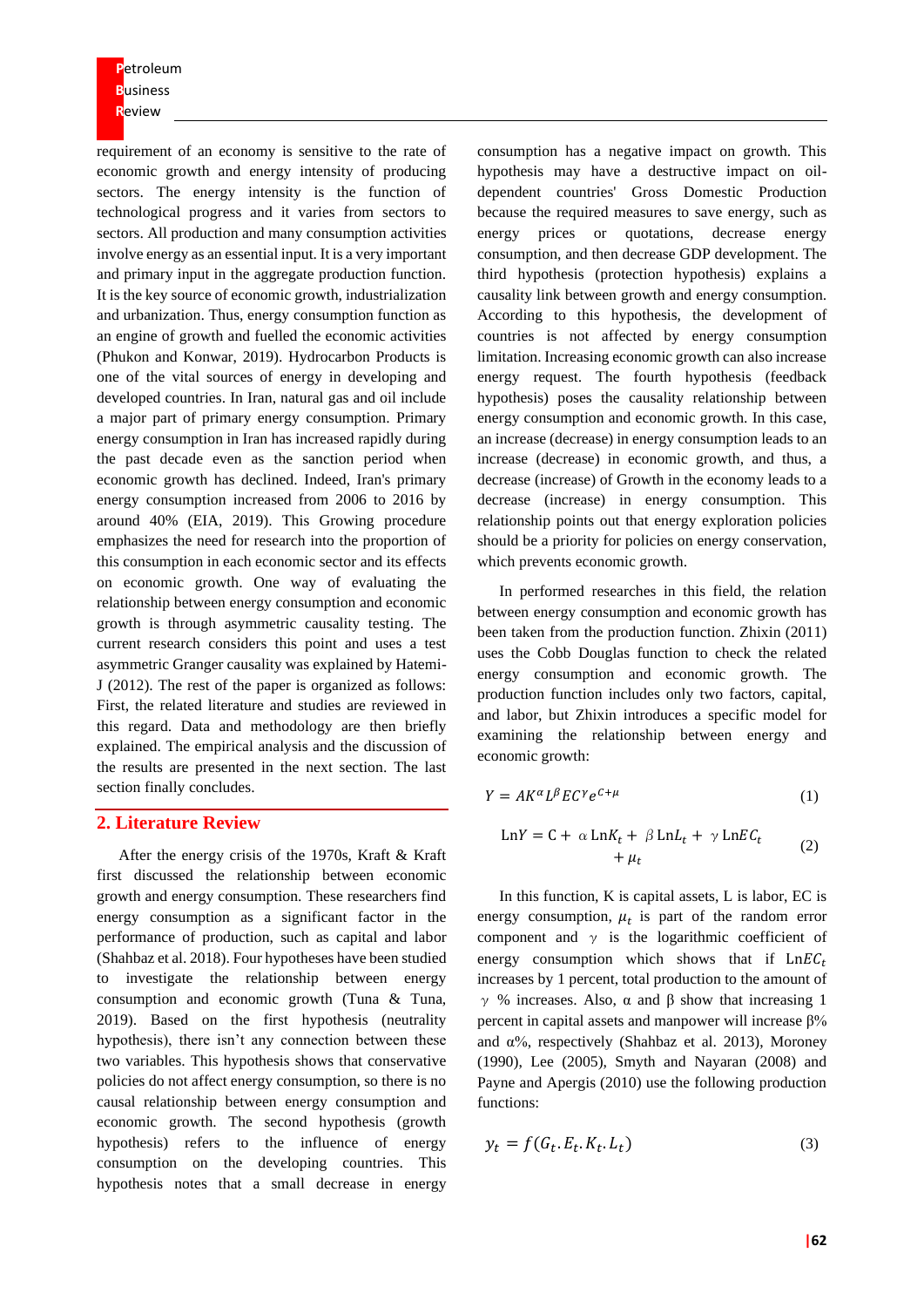

Where y is the gross domestic product per capita at a fixed price of the year 2000 (\$), G is natural gas consumption (per capita), E is real exports (per capita), K is real fixed domestic capital formation, and L, is the per capita labor power. (Shahbaz et al. 2013). Shahbaz (2013) also uses this production function as follows to shape its linear logarithmic form:

$$
\ln y_t = \alpha_0 + \alpha_1 \ln G_t + \alpha_2 \ln E_t + \alpha_3 \ln K_t
$$
  
+ 
$$
\alpha_4 \ln L_t + \varepsilon_t
$$
 (4)

Also (Shahbaz et al. 2018) research the relationship between energy consumption and economic growth in the ten countries with the highest energy consumption rates. To investigate the relationship, they apply the QQ method. In this method we have:

$$
EC_t = \beta^t (GDP_t) + u_t^{\theta} \tag{5}
$$

Where  $[EC]$   $_t$  is per capita energy consumption over t time, 〖GDP〗\_t is real pet capita GDP growth over t time,  $\theta$  is the  $\theta$ th of the distribution of consumption in energy (per capita),  $\left[\begin{array}{cc} \beta \end{array}\right]$  ^t is an unknown function because we don't have previous information about the related energy consumption and economic growth and u t $\theta$  is the remaining of the part that makes the remaining of θth zero.

# **3. Previous Studies**

Many studies have been performed on the causality relationship between the consumption of hydrocarbon products and economic growth but in most cases, only one of the domestic economic sectors of the residential commercial, industry, agriculture, and transportation has been studied. In Iran also, the causal relationship between the consumption of hydrocarbon products and economic growth has not been examined separately by economic sectors and by the asymmetric approach of Hatemi-J.

Amade et al. (2009) investigated the short and longterm relationship between the final energy consumption and various energy carriers such as: petroleum and gas products, economic growth and employment in different economic sectors in Iran from 1971 to 2003. The results show that there is a one-way short-term causal relationship between final electrical energy consumption and economic growth. And there is a short-term causal relationship between the final gas energy consumption and economic growth. Also, there is a one-way causal relationship between the final energy consumption in the industrial sector and the value-added growth. There is also a short-term and long-term causal relationship between the final electrical energy consumption in the agricultural sector and the growth of value-added in this sector.

Shakibaei and Ahmadlou (2011) investigated the relationship between the energy consumption carriers and the growth of economic sub-sectors in Iran from 1967 to 2007 by the method of integration and vector error correction. The results show that there is a longterm one-way relationship between electricity consumption of industrial and agricultural sectors according to the value added of industrial and agricultural sectors and also a long-term one-way relationship between gas consumption and the value added of this sector.

Fotros et al. (2014) used panel-integration and causality tests to study the relationship between renewable energy consumption and economic growth in different regions in the world in 1980-2009. The results show that in America, in short and long term, there is a one-way causal relationship between economic growth and renewable energy consumption. In middle east and Africa, there is a causal relationship between the renewable energy consumption and economic growth in short term and in Africa this is a two-way relationship. In Asia- pacific, there is a two-way causal relationship in long term and a causal relationship between economic growth and renewable energy consumption.

Lotf-Ali pours et al. (2016) studied the relationship between energy, economic growth and export in Iran manufacturing sector in 2001-2011 by Toda-Yamamoto method and vector error correction model. The results show that there was no causal relationship between exports, energy consumption and economic growth in short term. But in the other cases there is a strong and positive relationship between energy consumption, export and economic growth in short and long terms.

(Adams et al. 2016) analyzed the South Saharan African political regime, energy consumption and economic growth using VAR modeling in panel data. This study shows that the relationship between openness trade and the energy consumption is a one-way one. There is also a positive feedback relationship between economic growth and energy consumption and energy prices and economic growth.

In another study, Dastak (2016) explored the relationship between economic growth and natural gas in 26 countries that are members of The Organization for Economic Cooperation and Development (OECD). Regression of data in these countries using the modified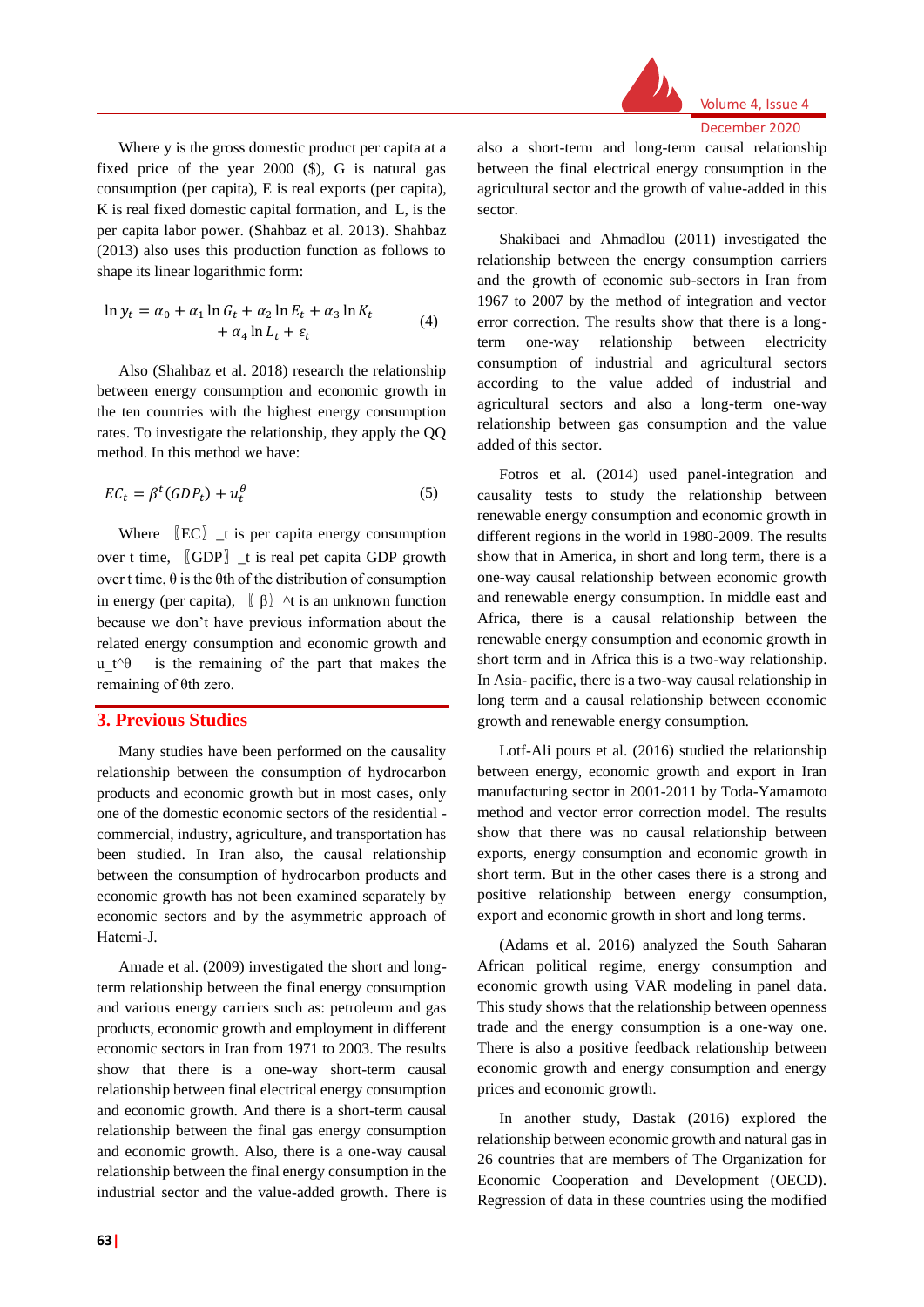least-squares method indicates a positive relationship between long-term economic growth and consumption of natural gas. Furthermore, Granger's causality test indicates that in the long-term, there is a two-way relationship between natural gas consumption and economic growth.

(Osman et al. 2016) investigated the electricity consumption and economic growth of the countries of the Persian Gulf Cooperation Council with panel data. The Hausman test had been used in this study to determine the appropriate model and decision. The findings showed that these countries have a two-way causality relationship between economic growth and electricity consumption.

(Bayat et al.2017) evaluated the causality relationship between energy consumption and economic growth in Turkey in the years 1967-2014. Results show that rising energy consumption does not raise economic growth, but reducing energy consumption decreases growth.

In another study, (Hatami et al. 2018) Evaluated the effect of insurance activity on economic performance by asymmetric causality in the G-7 countries in the years 1980-2014. Generally, the findings show that the two variables have a bidirectional causality but their intensity, direction, and significance are different. In economic performance, insurance operation has an important role. (Xu et al. 2018) studied the effect of coal consumption on economic growth in China through the Johansen co-integration test. This study shows that an increase in unit consumption of coal is increasing economic growth by 0.0252 units. They proposed that since population growth would increase the use of coal and lead to an increase in greenhouse gases, control of the population could partially regulate coal usage. They also propose to use renewable energy rather than coal.

Phukon & knowar (2019) used the Granger method to examine the relationship between energy consumption, fixed capital inventory, and India's economic growth in 1970–2002. The results indicate that there is a bidirectional causality relationship between energy consumption and economic growth, and a oneway relationship between energy consumption and the fixed capital inventory from energy consumption to fixed capital inventory.

(Fadiran et al, 2019) investigated the relationship between economic growth and gas consumption in ten European countries with the highest rate of panel convergence and vector error correction model in the

European gas consumption market. Research results suggest that it is seen as a long-term relationship between the two variables, but in the short term there is no relationship between them.

(Baz et al, 2019) investigated the relationship between Pakistan's energy consumption, agriculture, economic growth, and capital during the years 1971- 2014 with NARDL (nonlinear co-integration autoregressive distributed lag) model. The results demonstrate an asymmetric causality relationship from positive shocks of energy consumption to positive shocks of economic growth and it is seen a one-way causality relationship between positive and negative capital shocks and growth. Tuna & Tuna (2019) examined the asymmetric causality relationship between renewable and non-renewable energy consumption and economic growth in five Asian countries: Thailand, Indonesia, the Philippines, Malaysia and Singapore using Hacker and Hatemi-J (2006) and Hatemi-J (2012). The results of the research indicate that non-renewable energy consumption has a greater effect on those countries ' economic growth than renewable energy. They suggest that to determine the appropriate energy consumption strategy, positive and negative shocks should be considered separately. In order to reduce the dependence of economic growth on renewable energy consumption and provide the basis for effective economic growth, these countries need to change in nonrenewable energy and more use of renewable.

Hatami (2019) investigated the asymmetric causality relationship between the impact of the capital market growth and the UAE's economic development. Study results show that financial sector activity has a positive effect on the country's economy's performance, and that impact is greater during a recession. Therefore, enhancing the financial sector will also be efficient in allocating scarce resources and increasing productivity to full effect.

Liddle and Sadorski (2020) answer the question of how much energy demand changes when energy prices and revenue show asymmetric effects, using panel data from 91 OECD and recently developed non-OECD countries. The result indicates that by a one percent increase in gross domestic product, energy consumption increases by %0.35, and when gross domestic product decreases by one percent, energy consumption decreases by %0.68. So, the impact of reducing gross domestic product on energy consumption is more than the effect of increasing gross domestic product on energy consumption.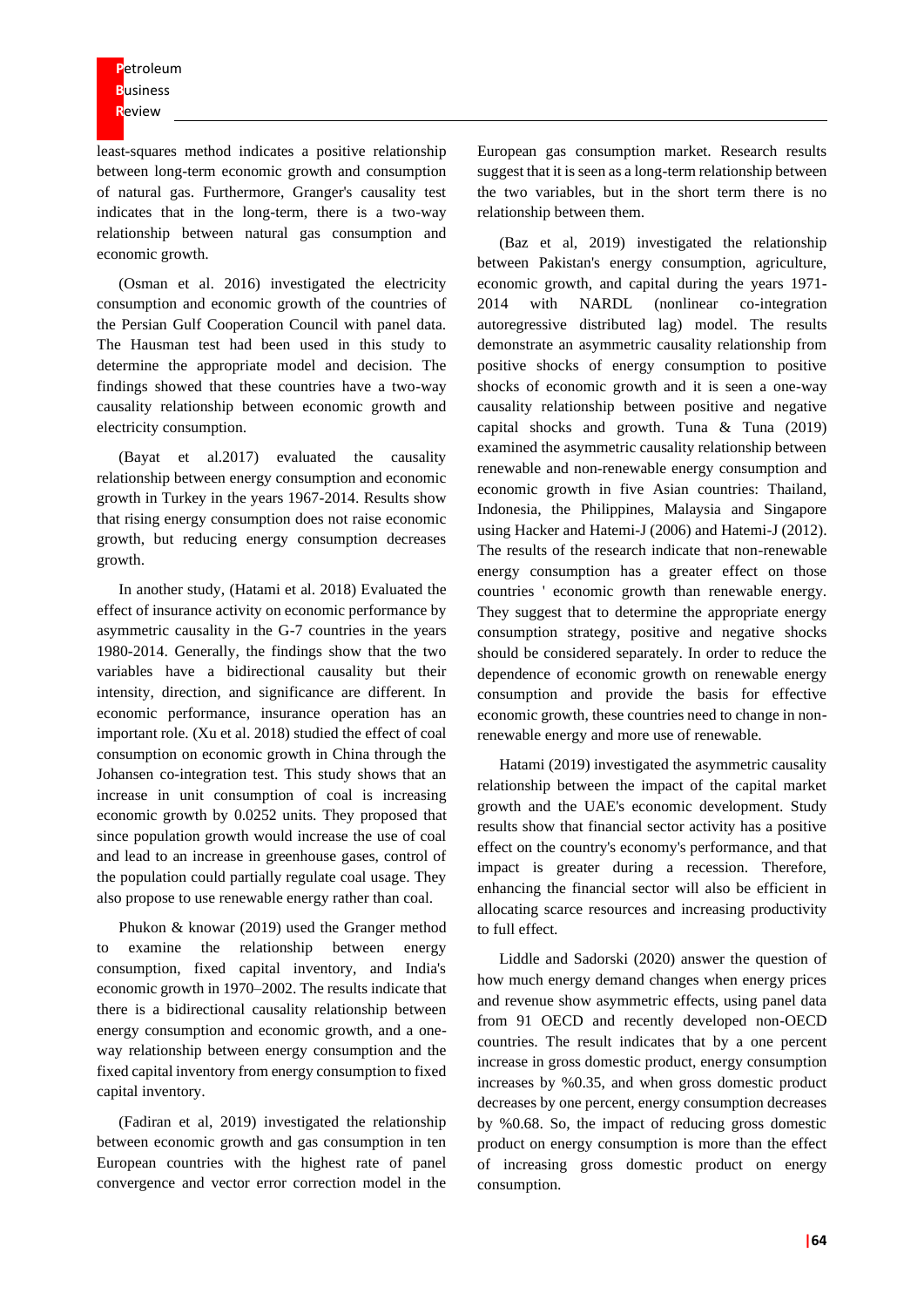

Volume 4, Issue 4 December 2020

# **4. Research Model and Estimation Method**

Jixin,s model has been used in this study:

$$
Y = AK^{\alpha}L^{\beta}EC^{\gamma}e^{C+\mu} \tag{6}
$$

$$
LnY = C + \alpha LnK_t + \beta LnL_t + \gamma LnEC_t \tag{7}
$$

That it can be written that:

$$
LnY = \gamma LnEC_t + z \tag{8}
$$

In this function, Y is the GDP growth,  $EC_t$ , consumption of hydrocarbon products,  $\gamma$  is the coefficient of  $LnEC<sub>t</sub>$ , and shows what one percent of change in the logarithm of consumption of hydrocarbon products ( $LnEC_t$ ) may influence on GDP growth, z, includes the other factors affecting the growth of GDP.

According to the opinion of Granger and Yoon (2002), the relationship between negative and positive shocks can differ from that of variables. They said the data had to change to negative and positive shocks first, and then test the long-term relationship between the shocks (Hatemi-J 2012). To achieve the positive and negative shocks of variables, Hatemi-J define the relationship between the two groups of variables  $y_{1t}$  and  $y_{2t}$  by a random step process as below;

$$
y_{1t} = y_{1t-1} + \varepsilon_{1t} = y_{1,0} + \sum_{i=1}^{t} \varepsilon_{1i}
$$
  

$$
y_{2t} = y_{1t-1} + \varepsilon_{2t} = y_{2,0} + \sum_{i=1}^{t} \varepsilon_{2i}
$$
 (9)

So that, T…… and 2 and t=1, the constant values of  $y_{2,0}$  and  $y_{1,0}$  are the primary values and  $\varepsilon_{2i}$  and  $\varepsilon_{1i}$ variables are used to show the distribution of white noise. Negative and positive shocks are defined as below:

$$
\mathcal{E}_{2i}^{+} = \max (\varepsilon_{2i} \text{ and } 0) \qquad \mathcal{E}_{1i}^{+} = \max (\varepsilon_{1i} \text{ and } 0)
$$
  

$$
\mathcal{E}_{2i}^{-} = \min (\varepsilon_{2i} \text{ and } 0) \qquad \mathcal{E}_{1i}^{-} = \min (\varepsilon_{1i} \text{ and } 0)
$$

Or are defined as  $\mathcal{E}_{1i}^- + \mathcal{E}_{1i}^+ = \varepsilon_{1i}$  and  $\mathcal{E}_{2i}^-$ +  $\varepsilon_{2i}^+$  =  $\varepsilon_{2i}$ 

As we have:

$$
y_{1t} = y_{1t-1} + \varepsilon_{1t} = y_{1,0} + \sum_{i=1}^{t} \varepsilon_{1i}^{+} + \sum_{i=1}^{t} \varepsilon_{1i}^{-} \quad (10)
$$

And finally, negative and positive shocks of each variable can be summed up as below:

$$
Y_{1i}^{+} = \sum_{i=1}^{t} \mathcal{E}_{1i}^{+} Y_{1i}^{-} = \sum_{i=1}^{t} \mathcal{E}_{1i}^{-} \qquad (11)
$$

To evaluate the asymmetric Granger causality relationship between the hydrocarbon product consumption and economic growth in Iran, time-series data obtained from the balance sheet of petroleum products and time-series data of the Central Bank have been used.

Figure (1) reveals economic growth data during the 1981–2017 period (time-series data of the Central Bank).

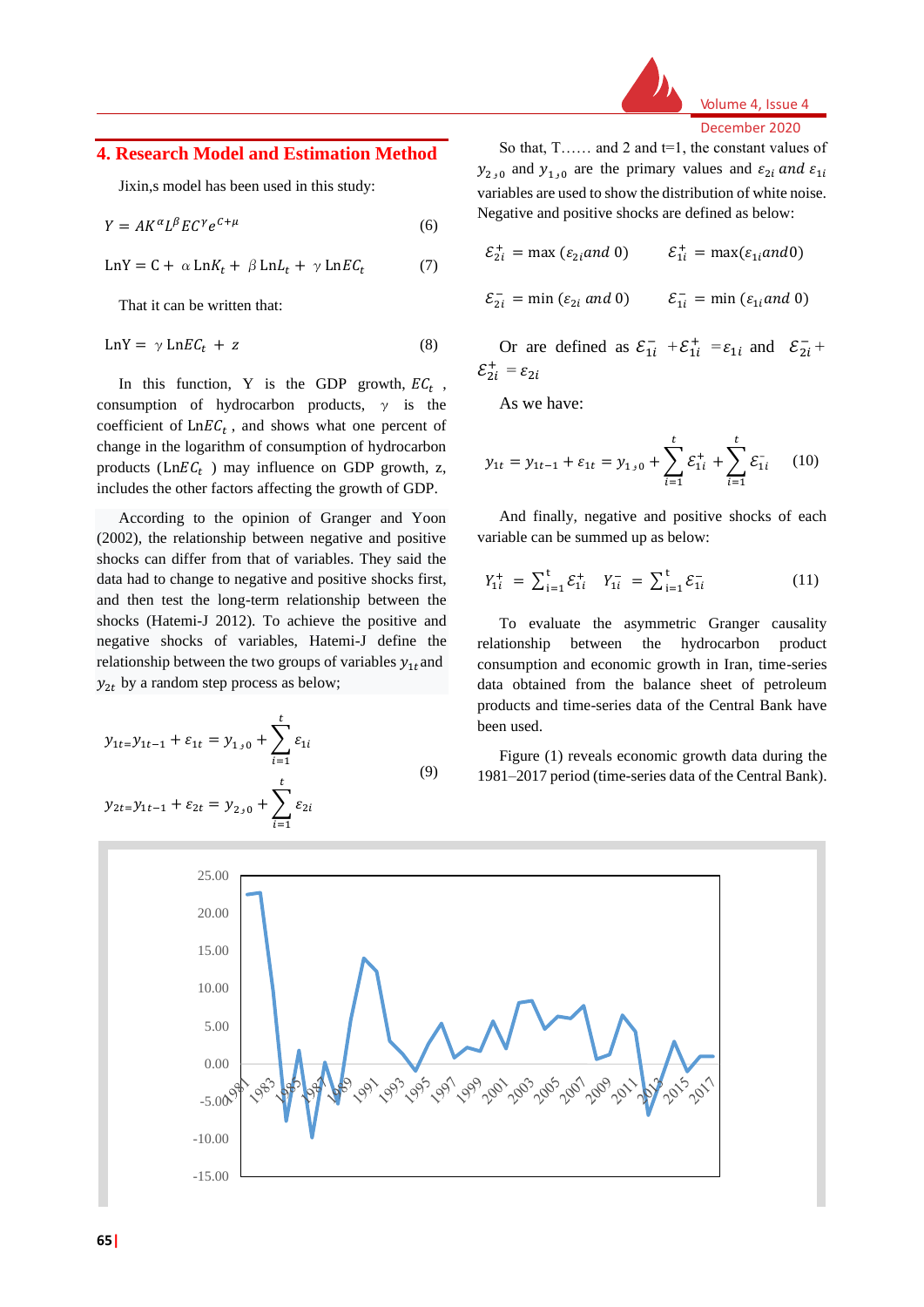Figure 1. Economic growth.

Figures (2-5) reveal hydrocarbon products consumption data in four sectors (residentialcommercial, manufacturing, agricultural, and transportation) during the 1981–2017 period (the balance sheet of petroleum products, 2007, 2016, 2017).

450 400 350 300 250 200 150 100 50 0 

**Figure 2.** Residential-comemercial consumption.

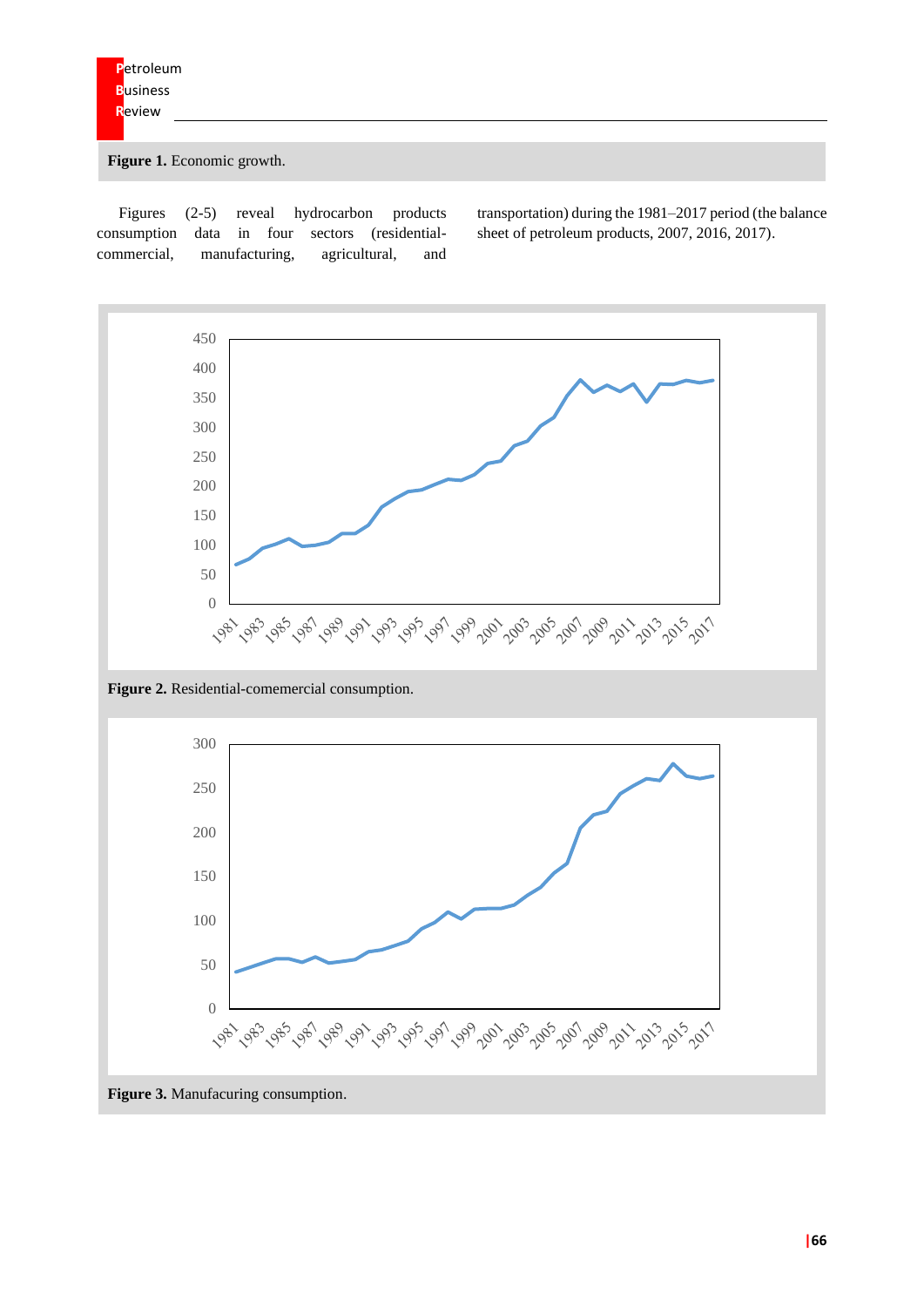

**Figure 4.** Agricultural consumption.



The study of the final consumption of hydrocarbon products by sector in 2017 shows that the highest final consumption of petroleum products was 282.1 equivalent to one million barrels of crude oil in the transport sector and there was residential-commercial sector, respectively 36 equivalent to one million barrels of crude oil in the residential-commercial, 24.7 equivalent to one million barrels of crude oil in the industry sector and 21.8 equivalent to one million barrels of crude oil in the agriculture sector. In addition, the highest final consumption of natural gas this year was

345 million barrels of crude oil in the residential sector, 262.3 million barrels of crude oil in the industrial sector, 48.4 million barrels of crude oil in the transport sector, and 13.9 million barrels of crude oil in the agricultural sector (Iranian Petroleum Products Consumption Statistics, 2017, 113).

In the first step, the negative and positive shocks of each variable should be specified. Then, the resistance of shocks should be checked. Peron (1989) believes that if there is a structural break, the unit root test has an incorrect result (Chen and Lin, 2014). Failure to detect a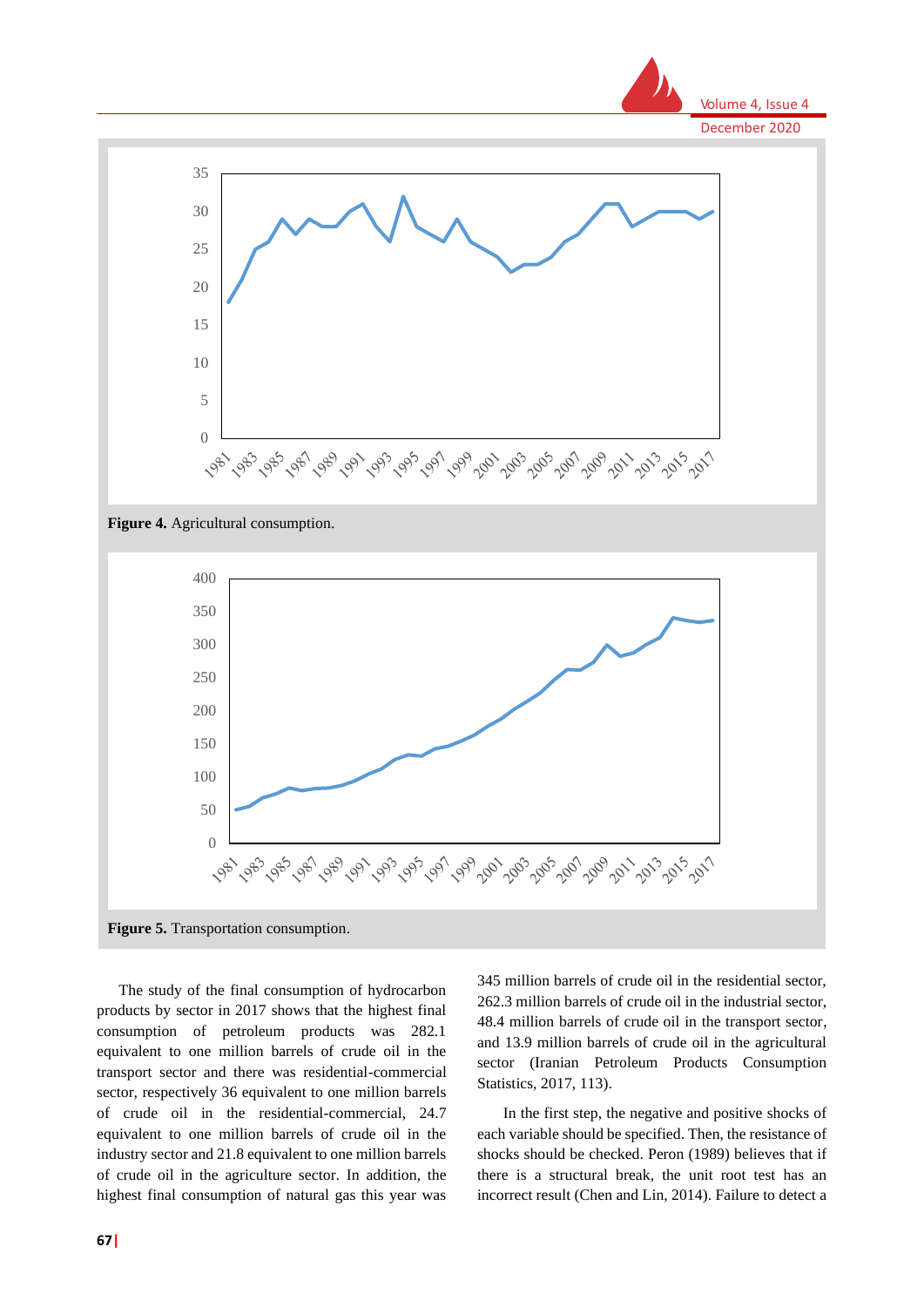structural break may lead a shock to have a permanent impact on time series (Ling et al, 2013). So in time series structural break is tested at the beginning. The research results shows, all of the variables have a structural break.

**Table 1.** Break year determination test (Bai-Perron test2003).

| variable            | break year | scald-f-statistic | f-statistic |
|---------------------|------------|-------------------|-------------|
| growth <sup>-</sup> | 2007       | 30/616            | 30/616      |
| growth+             | 1988       | 26401             | 26401       |
| $Ckh^-$             | 2000       | 24/777            | 24/777      |
| $Ckh+$              | 2000       | 19/363            | 19/363      |
| $Ck^-$              | 2004       | 7/254             | 7/254       |
| $Ck+$               | 1993       | 9/826             | 9/826       |
| $Cs^-$              | 2014       | 6/155             | 6/155       |
| $Cs+$               | 2006       | 6/897             | 6/897       |
| $Ch^-$              | 2009       | 5/364             | 5/364       |
| $Ch+$               | 1999       | 6/824             | 6/824       |

The critical values are based on Bai-Perron test (2003).

Resource: Research Findings

Considering that there is one break between all eight variables, the Dicky-Fuller method can be used to **Table 2.** Unit root test with one structural break

distinguish break in data. This method lets data be examined with a structural break (Sarfaraz & Zwick, 2016). The conclusions of the data stability examination are elaborated in Table (2):

| variable            | stationary | <b>Break year</b> | p-value | <b>Critical value</b> | t-statistic |
|---------------------|------------|-------------------|---------|-----------------------|-------------|
| growth <sup>-</sup> | $\ast$     | 2007              | 0/000   | $-4/444$              | $-5/193$    |
| $growth+$           | $\ast$     | 1988              | 0/000   | $-5/176$              | $-6/011$    |
| $Ckh^-$             | $\ast$     | 2007              | 0/000   | $-4/859$              | $-4/915$    |
| $Ckh+$              | $*$        | 2000              | 0/000   | $-4/524$              | $-6/306$    |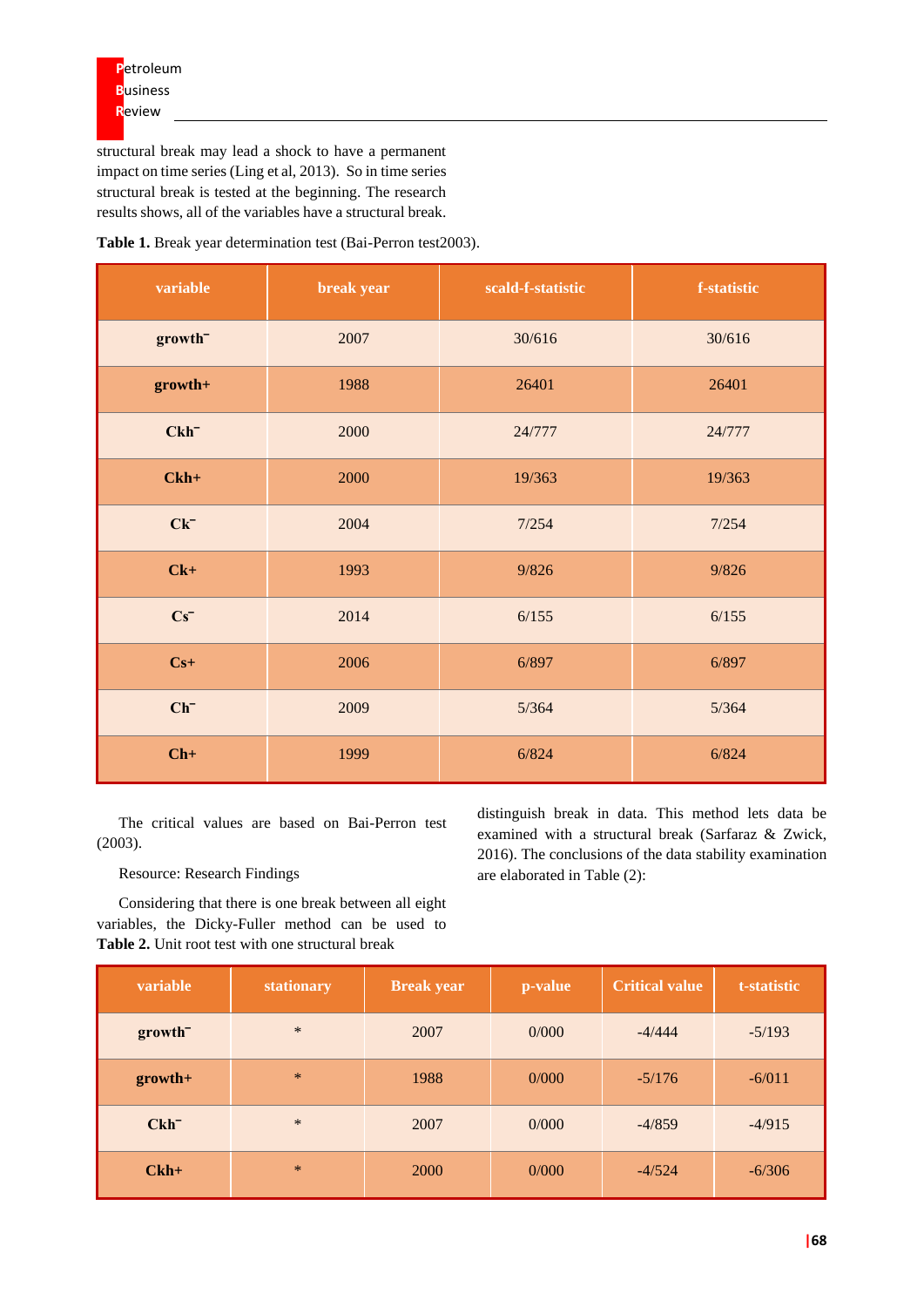

|  |  | Volume 4, Issue 4 |  |
|--|--|-------------------|--|
|  |  |                   |  |

|          |            |                   |         |                       | December 2020 |
|----------|------------|-------------------|---------|-----------------------|---------------|
| variable | stationary | <b>Break year</b> | p-value | <b>Critical value</b> | t-statistic   |
| $Ck^-$   | $\ast$     | 2004              | 0/000   | $-4/524$              | $-6/469$      |
| $Ck+$    | $\ast$     | 1993              | 0/000   | $-4/859$              | $-7/382$      |
| $Cs^-$   | $\ast$     | 2014              | 0/000   | $-4/859$              | $-5/264$      |
| $Cs+$    | $\ast$     | 2006              | 0/000   | $-4/859$              | $-6/109$      |
| $Ch^-$   | $\ast$     | 2009              | 0/000   | $-4/444$              | $-6/204$      |
| $Ch+$    | $\ast$     | 1999              | 0/000   | $-4/524$              | $-5/112$      |

#### Resource: Research Findings

In this level, the causality relation test is performed between these components. In this step, we just concentrate on the positive cumulative shocks. By supposing

 $[y^{\lambda}+]$  \_t= ( $[y^{\lambda}+]$  \_2tand  $[[y^{\lambda}+]]$  \_1t), the causality test can be done by using vector autoregressive model [var (p)] as follow:

$$
y^{+}_{t} = v + A_{1}y^{+}_{t-1} + \dots + Ap y^{+}_{t-1} + u^{+}_{t} \qquad (12)
$$

Where  $y^+$ <sub>t</sub> represents vector 2×1 of variables, v represents vector  $2\times1$  of constant values and  $u_t^+$  is  $1\times2$ vector of error components. Matrix  $A_r$  is 2×2 matrix for Delay parameter  $r(r=1, p)$ . The following equation is used to determine the best delay period:

*HJC* = Ln(
$$
|\hat{\Omega}_j|
$$
) +  $j(\frac{n^2 \ln T + 2n^2 \ln(\ln T)}{2T})$  (13)  
j=0.1.2... p

As  $\widehat{\Omega}_j$  Estimated matrix determinants, the error term in the VAR model are based on the delay period j, n is the number of functions in the VAR model and T is the number of observations. After determining the optimal lag order, the null hypothesis which states that the Kth element of  $y_t^+$  is not the Granger causes of the  $\omega$ Th element of  $y_t^+$  is surveyed. Hatamei-J defines the Wald test in a compressed form as follows:

$$
Y = (y_1^+ \dots y_T^+) \tag{14}
$$
  

$$
(n \times T) \text{ matrix}
$$

$$
D:=(V, A_{1,......}, A_{p})
$$

$$
(n_1(1+np))
$$

$$
Z_{t} := \begin{bmatrix} 1 \\ y_{t}^{+} \\ y_{t-1}^{+} \\ \vdots \\ y_{t-p-1}^{+} \end{bmatrix} t = 1, \dots \dots \dots \dots T Z :=
$$
\n
$$
(15)
$$
\n
$$
(Z_{0}, \dots, Z_{T-1}) 1 + np) \times T) matrix
$$

$$
\delta = (u_{1,\dots,\dots,\nu}^+) (n \times T) matrix
$$

The compressed VAR (P) model is defined as follows:

$$
VAR(P) = DZ + \delta Y \tag{16}
$$

The null hypothesis of non-Granger causality  $H_0: c_B = 0$  is tested as follows:

$$
Wald = (c\beta)' [c((\hat{Z}z)^{-1})
$$
  
 
$$
\otimes s_u)c' ] \big)^{-1} (c\beta)
$$
 (17)

So that,  $\beta = (D)$  vector, C, an index vector for  $\times$  $n(1 + ) n_p$  for a limited parameter,  $s_u$  the unlimited VAR variance matrix is  $s_u = \frac{\delta \hat{\delta}^{v}}{T - a}$  $\frac{60}{T-q}$  so that q, define as the number of parameters in each function of VAR model. When the normalization hypothesis completed, the wald statistical test is performed with a distribution of  $\chi^2$  which has a degree of freedom equal to the number of model constraints. (Hatami- J2012). Also financial data are not normally distributed and there may be effects of autoregressive conditional heterogeneity variance.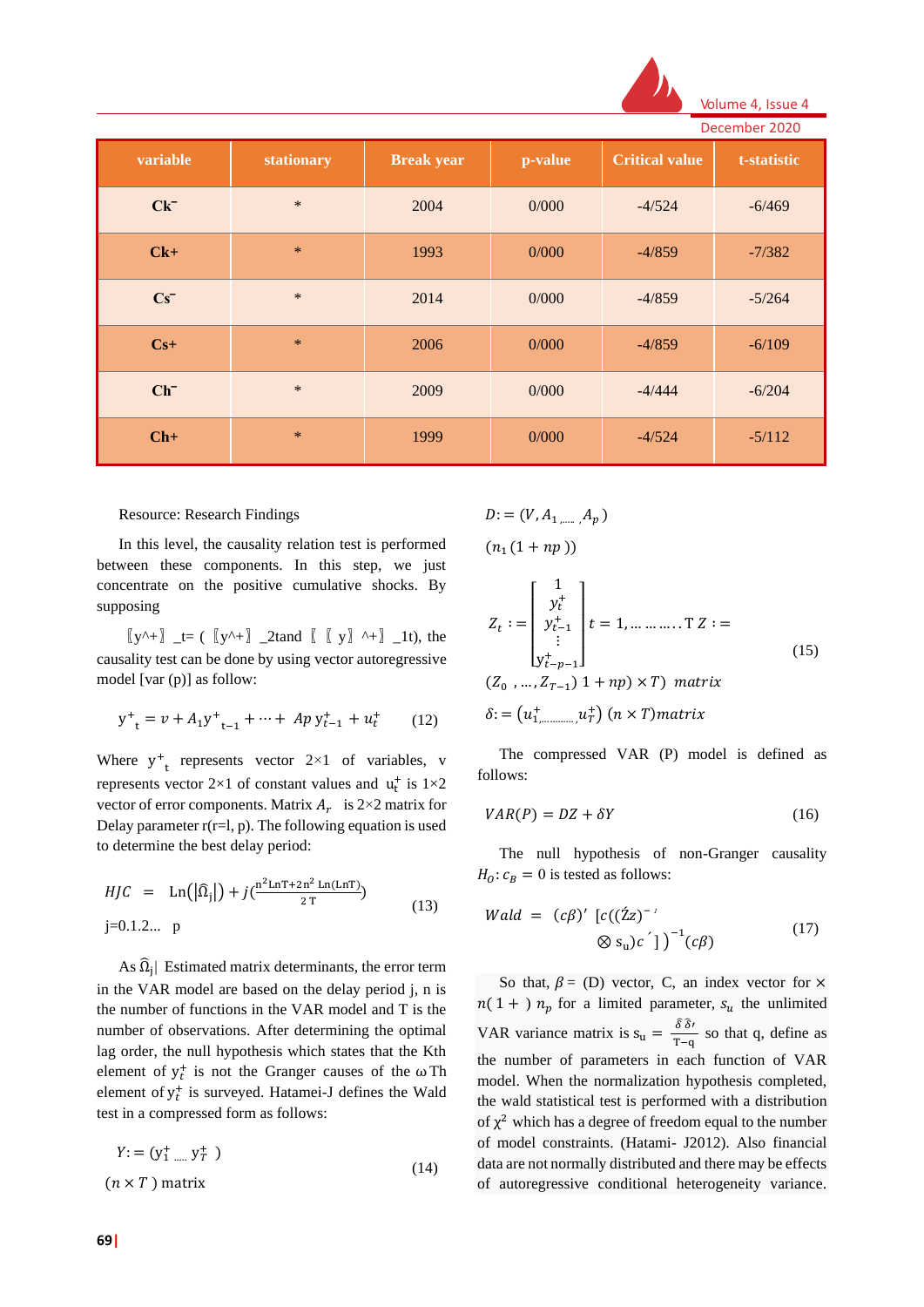**P**etroleum **B**usiness **R**eview

This problem is resolved using bootstrapping technique (Chen and Lin, 2014). In this method, it is assumed that  $θ$ <sup> $\land$ </sup> is an estimation of the  $θ$  parameter which can be obtained by the OLS method from a sample of a series of ns. For we can get a standard error that can be used as a confidence interval. A reliable confidence interval can be achieved with the use of several random samples. To do this, we consider a set of data from 1 to n and replace it by randomly extracting a collection of m of it. We now have a set of data derived from the original data. We can do it many times. In this way, we can calculate the value of which is obtained from the original data. We can do it many times.in this way, we can calculated the value of  $\theta$ which is obtained from the original data. Now if we do this from series of  $b(1, 2, 3... m)$  and repeat it m times the  $\hat{\theta}$  standard error which is derived from  $\hat{\theta}^{(b)}$  is obtained (Wooldridge, 2009). For normalizing the data by the Bootstrapping technique, first by using the VAR model  $(Y = DZ + \delta)$ , we estimate the regression. The

next step is to generate bootstrap data  $Y^*$  in the form of regression  $Y^* = \overline{D}Z + \delta^*$  by using the coefficients which are obtained from the VAR model. Error components Bootstrap data are randomly obtained from modified error components to show that the average value of error components at each sampling is zero. The bootstrap simulation is repeated 10,000 times, and each time the Wald test is estimated to distribute the test. Then, taking into account the ath upper quarter of the obtained distribution, the critical value of the distribution is obtained at the level of significance α. In the last step, the wald test on the primary data is calculated with the Bootstrap critical value obtained in the previous step. If the values of the statistical test are more than critical value at the α level of significance, the null hypothesis of the test based on the lack of the Granger relationship of causality is rejected (Hatemi-J2012). The result of the asymmetric Hatemi-J test is illustrated in Tables 3 and 4.

Table (3). Asymmetric causality test of positive and negative shocks of economic growth to Negative and positive shocks of hydrocarbon products consumption.

| <b>Null hypothesis</b>            | <b>Test statistics</b> | <b>Critical value</b> | <b>Conclusion on Ho</b> |       |              |
|-----------------------------------|------------------------|-----------------------|-------------------------|-------|--------------|
|                                   |                        | $1\%$                 | $5\%$                   | 10%   |              |
| growth+ $\neq$ > Ch <sup>-</sup>  | 0/157                  | 7/733                 | 4/240                   | 2/907 | Not rejected |
| growth+ $\neq$ > Ch+              | 5/483                  | 77/224                | 4/128                   | 2/921 | rejected     |
| growth+ $\neq$ > Ck <sup>-</sup>  | 0/043                  | 7/625                 | 4/172                   | 2/936 | Not rejected |
| $growth+ \neq$ Ck+                | 6/358                  | 8/761                 | 4/352                   | 3/008 | rejected     |
| growth+ $\neq$ > Ckh <sup>-</sup> | 1/203                  | 8/179                 | 4/096                   | 2/825 | Not rejected |
| $growth+ \neq$ Ckh+               | 4/242                  | 7/267                 | 4/039                   | 2/785 | rejected     |
| growth+ $\neq$ > $Cs^-$           | 2/107                  | 8/058                 | 4/233                   | 2/888 | Not rejected |
| growth+ $\neq$ Cs+                | 5/789                  | 7/910                 | 4/234                   | 2/911 | rejected     |
| growth $\neq$ Ch <sup>-</sup>     | 7/337                  | 8/767                 | 4/512                   | 3/100 | rejected     |
| growth $\neq$ Ch+                 | 1/672                  | 10/206                | 5/515                   | 3/731 | Not rejected |
| growth $\neq$ Ck <sup>-</sup>     | 5/247                  | 8/557                 | 4/685                   | 3/254 | rejected     |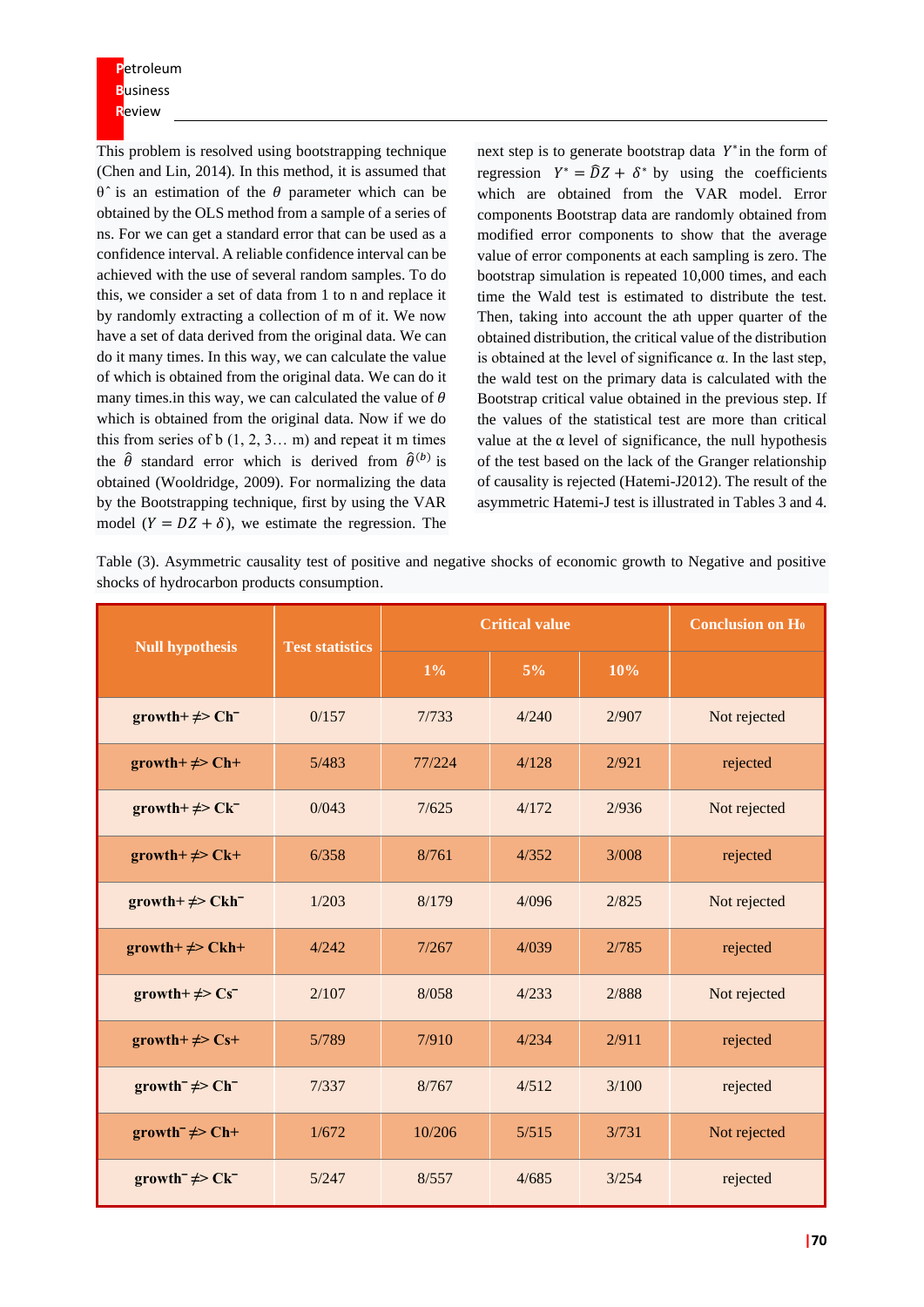

Volume 4, Issue December 2020

|                               |                        | <b>Critical value</b> | DECENINER ZUZU<br><b>Conclusion on H<sub>0</sub></b> |       |              |
|-------------------------------|------------------------|-----------------------|------------------------------------------------------|-------|--------------|
| <b>Null hypothesis</b>        | <b>Test statistics</b> | $1\%$                 | $5\%$                                                | 10%   |              |
| growth $\neq$ Ck+             | 1/743                  | 9/942                 | 5/675                                                | 4/015 | Not rejected |
| $growth^- \neq Ckh^-$         | 3/631                  | 9/022                 | 4/687                                                | 3/160 | Not rejected |
| growth $\neq$ Ckh+            | 1/764                  | 10/821                | 5/645                                                | 3/906 | Not rejected |
| growth $\neq$ Cs <sup>-</sup> | 0/145                  | 8/658                 | 4/598                                                | 3/060 | Not rejected |
| growth $\neq$ Cs+             | 0/284                  | 8/325                 | 4/931                                                | 3/758 | Not rejected |

#### Resource: Research Findings

According to Table 3, the statistical value of the wald test on the asymmetric causality hypothesis is based on the lack of a causality relationship from negative growth shocks to negative and positive hydrocarbon shocks Carriers consumption in transport, agriculture and residential-commercial and industrial sectors are 7/337, 1/672 ,5/247 , 1/743, 3/631, 1/764, 0/145 and 0/284 having regard to their critical value at the level of 1% and 5% and 10%, the hypothesis of zero asymmetric causality test that it does not represent a causal relationship between negative economic growth shocks and positive shocks in the consumption of hydrocarbon products in the transportation, agricultural, residential, commercial and industrial sectors is not rejected, respectively. Wald test statistical value with regard to the

null hypothesis of asymmetric causality test that there is no causal relationship between positive economic shocks and negative and positive shocks of consumption of hydrocarbons products in transportation, residentialcommercial and industrial sectors are 0/157, 5/483, 0/043, 6/358, 1/203, 4/242, 2/107 and 5/789 having regard to their crucial value of 1 % , 5% and 10%, the null hypothesis that there is no causality relationship between positive economic growth shocks and negative hydrocarbon shocks cannot be rejected, respectively, And the causal relation between the positive shocks of economic growth and the positive shocks of consumption of hydrocarbon products cannot be rejected.

**Table 4.** Asymmetric causality test for negative and positive shocks of Hydrocarbon products consumption to positive and negative shocks of economic growth.

| <b>Null hypothesis</b>               | <b>Test statistics</b> |       | <b>Critical value</b> | <b>Conclusion on H<sub>0</sub></b> |              |
|--------------------------------------|------------------------|-------|-----------------------|------------------------------------|--------------|
|                                      |                        | $1\%$ | $5\%$                 | 10%                                |              |
| $Ch^- \neq$ growth+                  | 0/365                  | 7/094 | 3/511                 | 2/376                              | Not rejected |
| $\mathbf{Ch}+\neq\mathbf{S}$ growth+ | 4/519                  | 6/841 | 3/961                 | 2/730                              | rejected     |
| $Ck^{-} \neq 2$ growth+              | 0/425                  | 7/191 | 3/916                 | 2/676                              | Not rejected |
| $Ck+ \neq z$ growth+                 | 7/351                  | 9/475 | 5/931                 | 4/585                              | rejected     |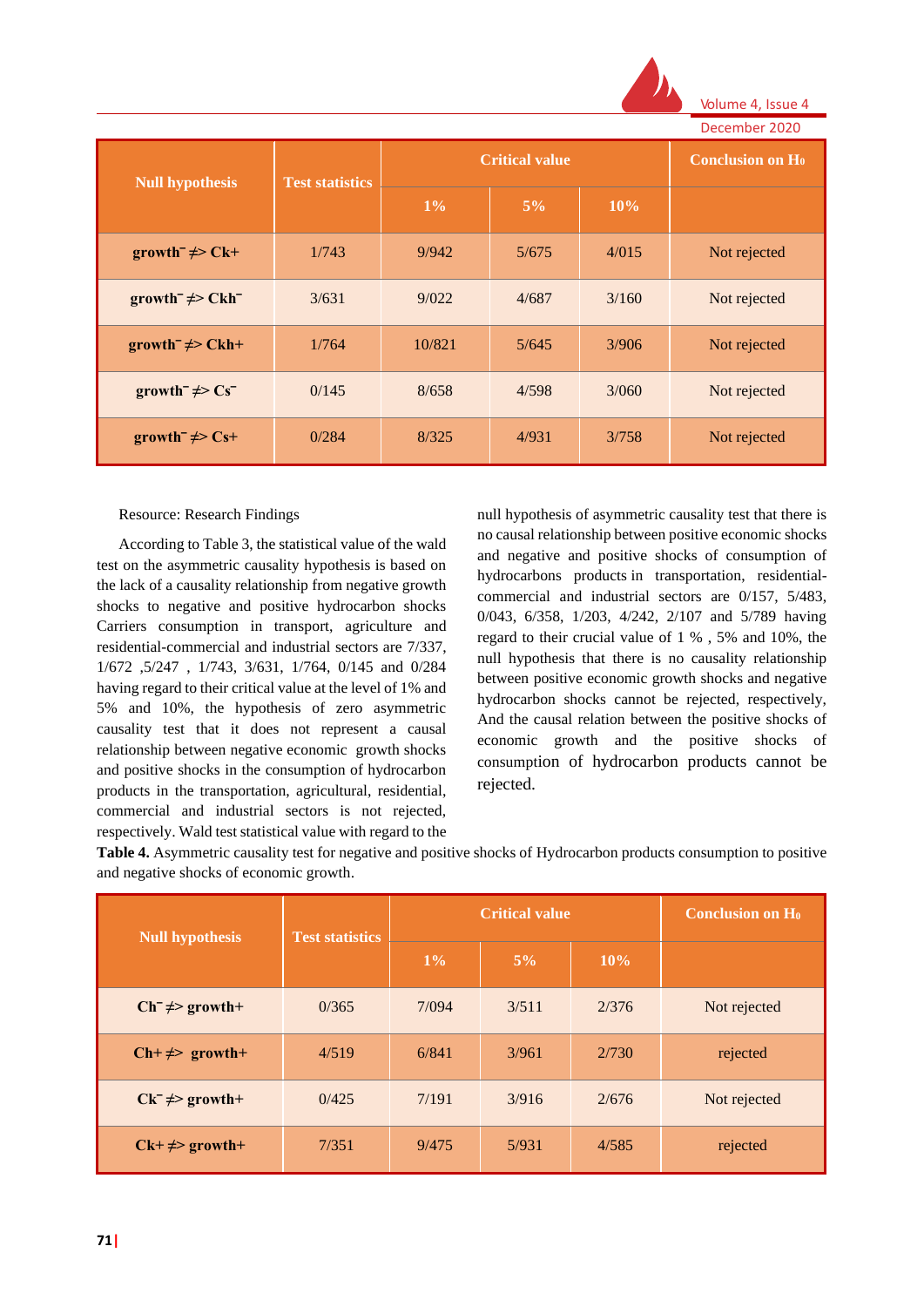#### **R**eview

|                                   |                        | <b>Critical value</b> |       |       | <b>Conclusion on H<sub>0</sub></b> |
|-----------------------------------|------------------------|-----------------------|-------|-------|------------------------------------|
| <b>Null hypothesis</b>            | <b>Test statistics</b> | $1\%$                 | $5\%$ | 10%   |                                    |
| $Ckh^{-} \neq$ growth+            | 0/501                  | 7/305                 | 3/714 | 2/593 | Not rejected                       |
| $Ckh+\neq>$ growth+               | 7/859                  | 8/524                 | 7/362 | 5/964 | rejected                           |
| $Cs^- \neq \text{growth+}$        | 0/612                  | 8/058                 | 4/233 | 2/888 | Not rejected                       |
| $Cs+ \neq growth+$                | 6/854                  | 8/201                 | 6/591 | 3/574 | rejected                           |
| $Ch^- \neq$ growth                | 6/451                  | 6/258                 | 5/124 | 2/482 | rejected                           |
| $\text{Ch+} \neq \text{growth}^-$ | 0/246                  | 8/541                 | 7/412 | 4/481 | Not rejected                       |
| $Ck^{-} \neq 2$ growth            | 5/328                  | 7/424                 | 5/129 | 4/564 | rejected                           |
| $Ck+ \neq$ growth                 | 0/215                  | 9/157                 | 7/354 | 5/249 | Not rejected                       |
| $Ckh^{-} \neq$ growth             | 7/476                  | 8/248                 | 6/429 | 3/120 | rejected                           |
| $Ckh+\neq>$ growth <sup>-</sup>   | 1/335                  | 9/428                 | 7/319 | 4/852 | Not rejected                       |
| $Cs^- \neq growth^-$              | 5/851                  | 7/254                 | 4/857 | 2/534 | rejected                           |
| $Cs+ \neq growth$                 | 0/624                  | 5/429                 | 3/245 | 2/485 | Not rejected                       |

### Resource: Research Findings

According to Table ( 4), the value of the Wald test statistics with respect to the null hypothesis of the asymmetric causality test that there is no causal relationship between negative and positive shocks of consumption of hydrocarbon products in transport, agriculture, residential-commercial and industrial sectors with positive economic growth shocks, respectively are 0/365, 4/519, 0/425, 7/351, 0/501, 7/859, 0/612, 6/854 .The null hypothesis of asymmetric causality testing based on the lack of a causal relationship due to negative shocks in the consumption of hydrocarbon products in transport, agriculture, residential-commercial and industrial sectors cannot be rejected, respectively, by considering their critical value at the level of 1 % , 5% and 10%.However, the test's null hypothesis about the lack of a causal relationship from the positive shocks of hydrocarbon products

consumption in all four sections to the positive shock of economic growth is rejected. Furthermore, the value of wald test statistics on the null hypothesis of an asymmetric causality test based on the lack of a causal relationship between negative and positive shocks in the consumption of hydrocarbon products in the transportation, agriculture, residential-commercial and industry sectors to negative shocks of economic growth are respectively, 6/451, 0/246, 5/328, 0/215, 7/476, 1/335, 5/851, 0,624. Consequently, the asymmetric causality test's null hypothesis that there is no causal relationship from the positive shocks of consumption of hydrocarbon products in the transportation , agriculture, residential-commercial, and industry sectors to negative economic growth shocks cannot be rejected. The null hypothesis is rejected in the case of negative shocks of the above-mentioned sections.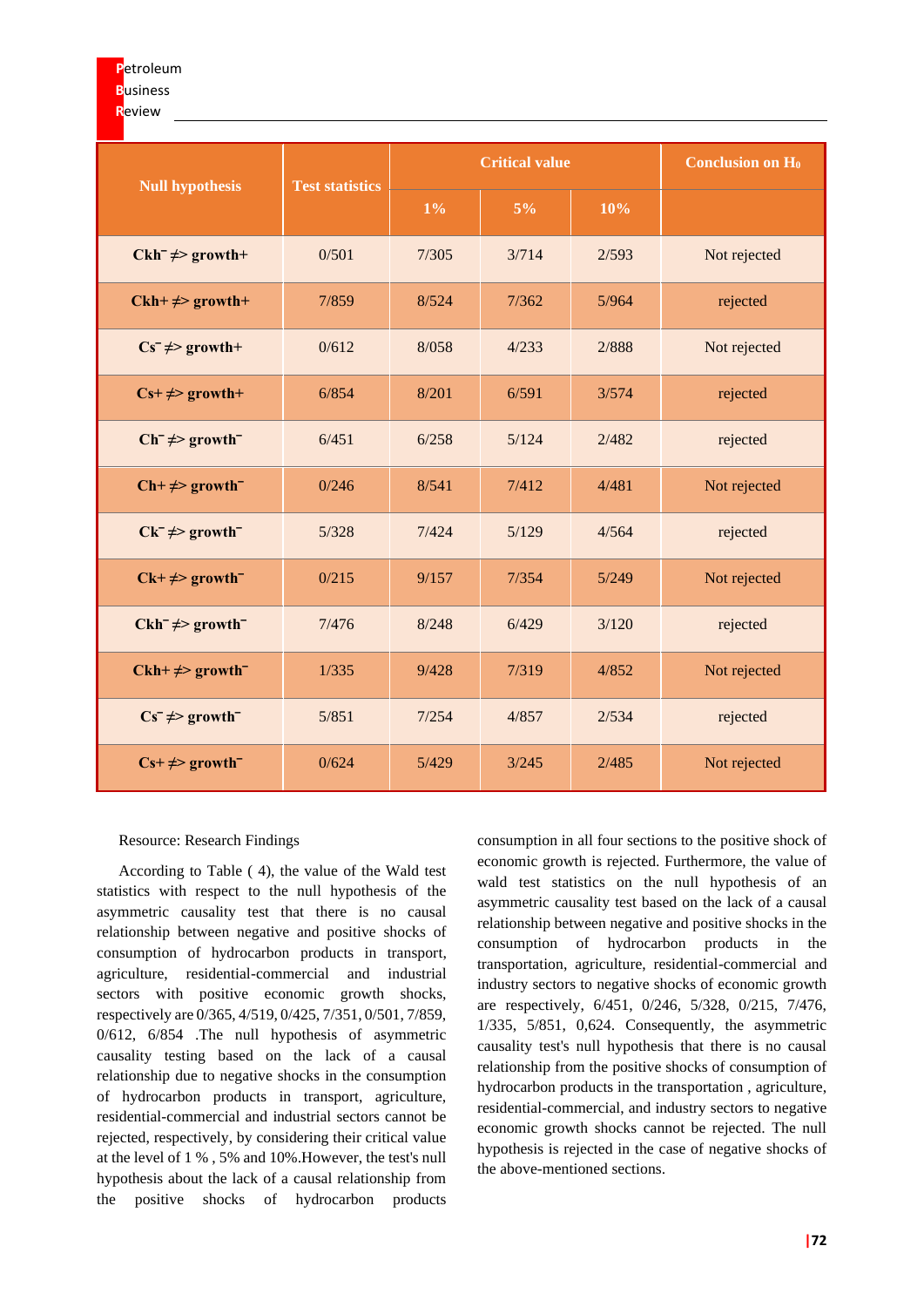# **5. Conclusion**

In this study, the asymmetric causality between the consumption of hydrocarbon products in four sectors is evaluated: residential-commercial, manufacturing, agricultural and transportation, and the economic growth of Iran in the period from 1981-2017. Research findings in residential-commercial, manufacturing, agricultural, and transportation sectors indicate a two-way causal relationship between positive shocks of economic growth and positive shocks of hydrocarbon consumption in all four sectors and a two-way causal relationship between negative shocks of economic growth and negative shocks of hydrocarbon consumption in agricultural, and transport sectors. Hence the feedback hypothesis about the causal relationship between positive shocks of economic growth and positive shocks of hydrocarbon consumption in all four sectors and the causal relationship between negative shocks of economic growth and negative shocks of hydrocarbon consumption in agricultural, and transport sectors is valid.

Also, there is no causal relationship between nondirectional shocks (positive and negative) of economic growth and shocks (negative and positive) of consumption of hydrocarbon products in the residentialcommercial, manufacturing, agricultural, and transportation sectors. The neutrality hypothesis is also valid regarding the causal relationship between nondirectional shocks of economic growth and consumption of hydrocarbon products in all four sectors. The one-way causal relationship from negative shocks of hydrocarbon consumption in residential-commercial and manufacturing sectors to negative shocks of economic growth suggests a growth hypothesis.

According to the results of this study, it is suggested:

Because of the relationship between economic growth and consumption of hydrocarbon products, to increase output levels in the short term, by growing energy consumption in all four economic sectors, production growth can be provided, However, due to the limited hydrocarbon resources, the long-term implementation of this strategy is not cost-effective and, as a policy tool, would, in the long run, lose its effectiveness. On the other hand, given that the policy of limiting the consumption of hydrocarbon products with the stability of other conditions, including productionconsumption technology will lead to a reduction in GDP, it should be considered in planning to determine the optimal consumption of these products.



Volume 4, Issue 4

Since the main aim of developing countries, including Iran, is to achieve economic growth and to achieve this goal requires increased energy consumption, which in turn will increase greenhouse gas emissions and CO2 emissions, Iran will have trouble fulfilling its emissions reduction commitments if energy consumption is not managed.

As we know, transport and manufacturing industries play a significant role in pollutant emission, so the use of natural gas as a renewable fuel for the transportation sector and power plants will play an important role in reducing pollution from the environment, and at the same time, they provide a source of economic development and growth. In this regard, applying policies to optimize energy consumption and increase energy efficiency and productivity in energy-consuming industries, along with other successful economic policies to stimulate and improve economic growth, using the experiences of some developed and developing countries, with this in view, the goal of achieving economic growth and regulating and reducing greenhouse gas emissions can be followed by the view that more efficient use of energy resources is likely to require greater economic growth.

Considering the relationship between economic growth and consumption of hydrocarbons in the industrial sector, giving priority to high-tech industries and replacing them with energy-intensive industries, and amending foreign trade regulations to prevent the importation of energy-based products, energy provides the basis for economic growth and development at the same time as demand management.

# **References**

- Adams, S., Klobodu, E., & Opoku, E. (2016). Energy Consumption, Political Regime and Economic Growth in sub-Saharan Africa. Energy Policy, 96, 36-44.
- Amade, Hamid. Ghazi, Morteza. And Abbasi Far, Zohreh. (2009). the Relationship between Energy Consumption, Economic Growth and Employment in Various Sectors of Economy, Journal of Economic Research, 86, 1-38.
- Bai, Jushan & Perron, Pierre. (2003). Computation and Analysis of Multiple Structural Change Models, Journal of Applied Econometrics, NO. 18, PP. 1– 22.
- Bayat, T., Kayhan, S., & Senturk, M. (2017). There Any Asymmetry in Causality between Economic Growth and Energy Consumption? , Journal of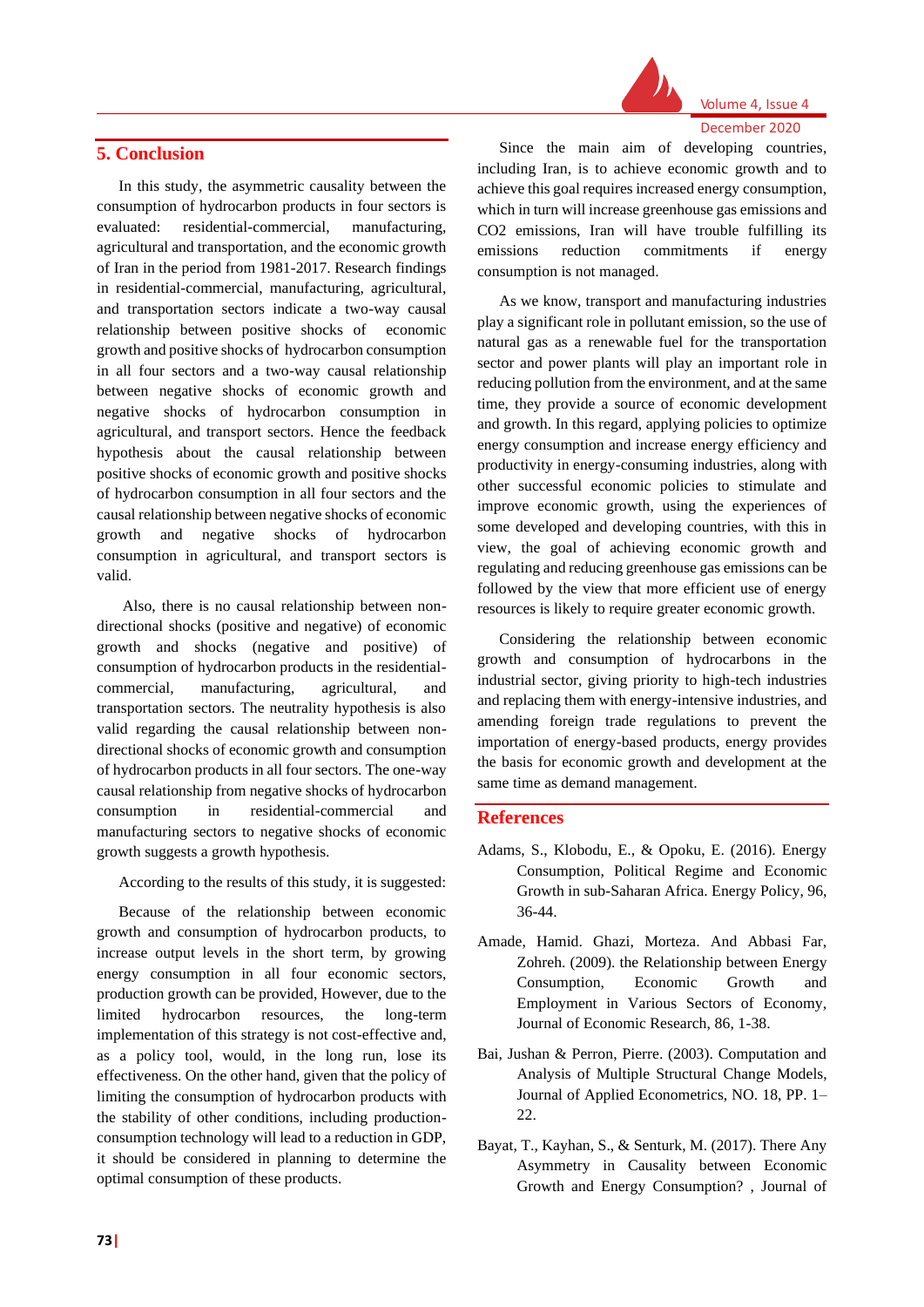Economic Cooperation and Development, 38(4), 77-94.

- Baz, K., Xu, D., Ampofo, G., ali, I., Khan, I., Cheng, J., & Ali, H. (2019). Energy Consumption and Economic Growth Nexus: New Evidence from Pakistan Using Asymmetric Analysis, Energy, Article 116254, 2019.
- Chen, Shyh-Wei., & Lin, Cheng-Hui. (2014). Asymmetric Causality between Foreign Exchange Rates and Stock Prices: New Evidence from the Pacific Rim Economies, Statistical Association, 52, 265–299.
- Destek, M. (2016). Natural Gas Consumption and Economic Growth: Panel Evidence from OECD Countries. Energy, 114, 1007-1015.
- Fadiran, Gideon. Adebusuyi, Adebisi T., & Fadiran, David. (2019). Natural Gas Consumption and Economic Growth: Evidence from Selected Natural Gas Vehicle Markets in Europe, Energy, 169(C), 467-477.
- -Fotros, Mohamadhasan, Aghazadeh, Akbar, and Jebraieli, Soda. (2015). Relationship between Panel Causality between Renewable Energy Consumption and Economic Growth, Comparison of Different Regions of the World, Research Journal of Macroeconomy, 127-150.
- Hatemi-J, Abdulnasser. (2019). the Causal Impact of Stock Market Development on Economic Development in the Uae: An Asymmetric Approach, International Economics, 72(2), 171- 184.
- Hatemi-j, H., Lee, Chi, Lee, Chien. & Gupta, R. (2018). Insurance Activity and Economic Performance: Fresh Evidence from Asymmetric Panel Causality Tests, International Finance: 1-20.
- Hatemi-J, Abdulnasser. (2019). Asymmetric Causality Tests with an Application, Empir Econ, 43, 447– 456, 2012.

IRAN, Eia.

- Liddle, Brantley. & Sadorsky, Perry. (2020). How much do Asymmetric Changes in Income and Energy Pricesaffect Energy Demand? The Journal of Economic Asymmetries, 21, e00141.
- Ling, Tan Yan., Shaari Mohd nor, Abu Hassan, Saud, Nur Adilah., & Ahmad, Zailati. (2013). Testing for Unit Roots and Structural Breaks: Evidence from Selected ASEAN Macroeconomic Time

Series, International Journal of Trade, Economics and Finance, 4(4), 230-237.

- Lotfalipour, Mohammad Reza., Mahdavi Adeli., Mohammad Hossein., and Rezaei, Hassan. (2016). Study on the Relationship between Energy Consumption, Economic Growth and Export Industry in Iran (Analysis Based on Panel Data), Quarterly Journal of Economic Growth and Development Research, 6(24), 17-38.
- Nilsson, Isaballe. (2009). Unit Root Tests and Structural Breaks in the Swedish Electricity Price, Lulea University of Tecnology, Department of Business Admiministration and Social Sciences, Master's Thesis.
- Osman, M., Gachino, G., & Hoque,A. (2016). Electricity Consumption and Economic Growth in the GCC Countries: Panel Data Analysis. Energy Policy, 98, 318-327.
- Phukon, Abhijit. & Konwar, Mitali. (2019) An Empirical Investigation of the Causal Relationship amongst Energy Consumption, Net Fixed Capital Stock and Economic Growth in India, The International Journal of Social Sciences and Humanities Invention, 6(5), 5449-5454.
- Sarfaraz, Syed Ali Shah., & Zwick, Syed Helene. (2016). Oil Price Shocks and the US Stock Market:Slope Heterogeneity Analysis, Theoretical Economics Letters, 6, 480-487.
- Shahbaz, M., Farhani, S., & Mafizur Rahman, M. (2013). Natural Gas Consumption and Economic Growth Nexus: The Role of Exports, Capital and Labor in France, Munich Personal RePEc Archive.
- Shahbaz, Muhammad. Zakaria, Muhammad, Syed, Jawad, & Kumar, Mantu. (2018). The Energy consumption and Economic Growth Nexus in Top Ten Energy-Consuming Countries: Fresh Evidence from Using the Quantile-on-Quantile Approach, Munich Personal RePEc Archive.
- Shakibaee, Alireza, and Ahmadloo, Majid. (2012). Investigating the Relationship between Energy Carrier Consumption and the Growth of Energy Sub-Sectors in Iran, 1967-2008, Vector Error Correction Approach, Quarterly Journal of Energy Economics Studies, 8(30), 181-203.
- Tuna, Gülfen. & Tuna, Vedat Ender. (2019). non-Renewable Energy Consumption and Economic growth in the ASEAN-5 Countries, Resources Policy, 62(C):114-124.